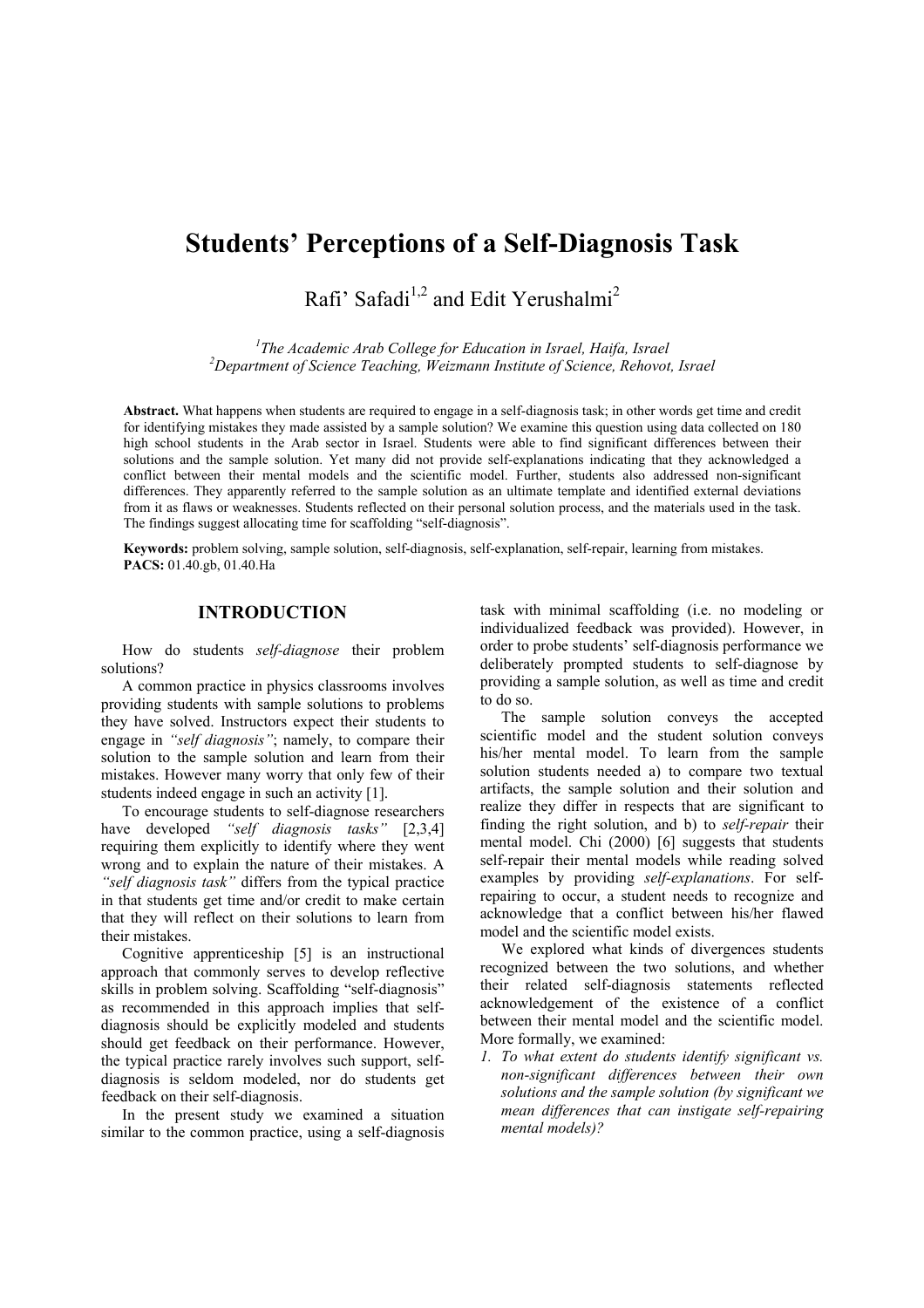2. Do students produce "self-explanations" indicating they acknowledge a conflict between their mental models and the scientific model conveyed by the sample solution?

Students' perception of what they are required to do in the self-diagnosis task might affect their performance in such a task. Accordingly, we also analyzed students' statements which reveal their perception of the task to answer:

3. How do students perceive the self-diagnosis task?

## **DATA COLLECTION**

To study natural performance, the data for the study were made up of students' solutions and selfdiagnosis statements in their first exposure to a self diagnosis task.

180 high school physics majors were administered the task. The students were in nine classes (three  $10<sup>th</sup>$ grade classes and six  $11<sup>th</sup>$  grade) from eight Arabicspeaking schools (five private schools and three public ones) in Israel. Their teachers had taken part in a yearlong in-service professional development workshop for high school physics teachers from the Arab sector in Israel.

The students first solved a problem in kinematics, a topic all of the teachers had already covered, as part of a quiz (see figure 1). The problem was a "context rich" one [7], to challenge students in various aspects:

- 1. Representing a rich context in physics terms.
- 2. Constructing a solution plan; i.e. determining which intermediate variables are needed.
- 3. Tailoring carefully sub-problems; using the output of one sub-problem as an input in another.
- 4. Analyzing experimental data.

Students had only little experience with such problems. In the class session following the quiz, the teachers distributed a photocopy of the students' own solution and a sample solution (similar in all classes), and asked them to write a self-diagnosis in which they identified where they went wrong and explained the nature of their mistakes.

#### **ANALYSIS**

Initially we adapted the generic structure of the self-diagnosis rubric presented in a previous study [8] to the problem used here. However, this rubric was not designed to distinguish between self diagnosis that can or cannot instigate students' self-repairing mental models. Thus we merged a bottom-up approach in which new categories emerged (see Findings).

The inter-rater reliability for this analysis technique was 75%. Any disagreements were discussed and resolved.

 as a function of the distance from the ground by means of From a research station located on Mars a rocket is launched straight upward with a constant acceleration of 30m/Sec<sup>2</sup> by means of its booster engines. The goal of the mission is to collect data about the chemical composition of the atmosphere instrumentation located in the rocket. The fuel used to run the engines is depleted in 25 seconds. After that, the rocket travels without the engine power. As a student in NASA's "Young Scientist" project you are asked to find the maximum altitude the rocket can reach. The following data are provided to you:

- No significant change in the free falling acceleration until the rocket reaches the maximum altitude.
- A table of measurements produced by a robot to find the free falling acceleration close to the surface of Mars. The robot released a ball. From the time of release, which is defined as t=0, the robot measured (by means of its time and distance sensors) the distance of the ball relative to the release point in periods of 0.04 seconds. Data were gathered by the robot's computer and they are presented in the following table:

| Time since the<br>moment of<br>release<br>(Seconds) | Distance relative<br>to the release<br>point (Meters) |
|-----------------------------------------------------|-------------------------------------------------------|
| 0.00                                                | 0.000                                                 |
| 0.04                                                | 0.003                                                 |
| 0.08                                                | 0.012                                                 |
| 0.12                                                | 0.028                                                 |
| 0.16                                                | 0.050                                                 |
| 0.20                                                | 0.078                                                 |

The problem solution should include:

- 1. Problem description: represent the problem in physics terms: draw a sketch, and list known and unknown quantities.
- Solution construction: present the solution as a set of subproblems, and in each sub-problem write down: The unknown quantity you are looking for, the physics principles you'll use to find it, and the process to extract the unknown.
- 3. Evaluation: Check whether or not your final answer is reasonable.

FIGURE 1. Problem used in the self-diagnosis task.

#### **FINDINGS**

The first question we address is: To what extent do students identify significant vs. non-significant differences between their own solutions and the sample solution?

To answer this question we analyzed students' statements that pertained to the content of the solution. Table 1 describes the emergent categories, the students' distributions into these categories (those who provided a statement pertaining to each category at least once), and relevant quotations. Almost all the students (90%) realized there were significant differences (at least once), while 40% listed nonsignificant ones. In the latter case we defined the following categories: a) statements that only refer to vaguely defined deficiencies , b) statements focused on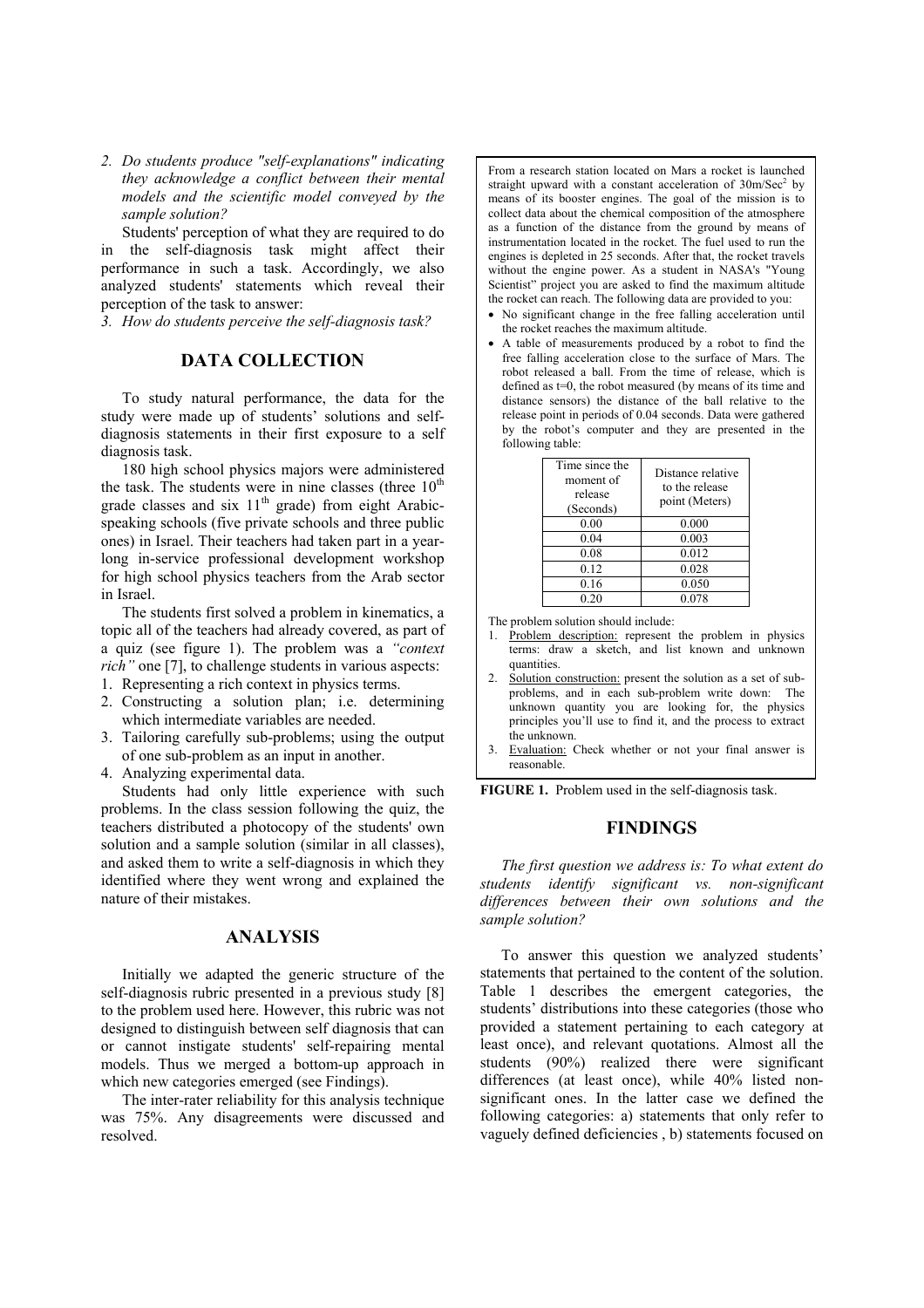the amount rather than the specific nature of details presented in the sample solution, and c) statements addressing differences in the order of sub-problems in the sample solution that do not affect the correctness of the solution.

The second question we address is: Do students produce self-explanations indicating they acknowledge a conflict between their mental models and the scientific model conveyed by the sample solution?

Table 1 shows that 45% of the students realized there were significant differences and provided selfexplanations (at least once) conveying self-repair of their mental models. This result indicates that these students acknowledged the existence of a conflict between their mental models and the scientific model

conveyed by the sample solution. On the other hand, 70% did not provide such self-explanations. In this case, some students may have acknowledged a conflict implicitly but did not express this in writing. (Due to overlap between sub-categories (the same students provided statements in different subcategories) the percentage of students in a major category is not the sum of the percentages in the sub-categories.)

The quotations when no self-explanations were provided and when students identified non-significant differences help show how students view the sample solution as a resource for self-diagnosis. Students apparently referred to the sample solution as an ultimate template, mainly focusing on its surface and visually dominant elements. They identified external deviations from that template as flaws or weaknesses in their solutions.

TABLE 1. Students' distribution into the emergent categories - statements that pertain to the solution's content (N=180).

| <b>Major Categories</b>                                                                                                                                                                 | <b>Sub-Categories</b> |                                                          | <b>EXDLE 1.</b> Stadents Alstribution line the emergent categories - statements that pertain to the solution 5 content (10–160).<br><b>Sample Quotes</b>                                                                                                       |
|-----------------------------------------------------------------------------------------------------------------------------------------------------------------------------------------|-----------------------|----------------------------------------------------------|----------------------------------------------------------------------------------------------------------------------------------------------------------------------------------------------------------------------------------------------------------------|
| <b>Significant Differences</b><br>$(90\%)$<br>1. With an<br>explanation<br>conveying self-<br>repair of mental<br>model.<br>(45%)                                                       | Presentation          | Weaknesses in<br>description $("1"=0\%,$<br>" $2$ "=40%) | 1. None.<br>2. The problem description is missing.                                                                                                                                                                                                             |
|                                                                                                                                                                                         |                       | Weaknesses in<br>evaluation (" $1$ "=0%,<br>" $2$ "=30%) | 1. None.<br>2. I did not check the answer.                                                                                                                                                                                                                     |
|                                                                                                                                                                                         |                       | Weaknesses in plan<br>$("1"=0\%, "2"=20\%)$              | 1. None.<br>2. Sub-problems d' and e' are missing (using the same labels<br>as in the sample solution).                                                                                                                                                        |
|                                                                                                                                                                                         | Application           | Experimental data<br>analysis ("1"=25%,<br>"2"=20%)      | 1. I made a mistake in calculating the acceleration due to the<br>gravity on Mars. I used only 1 point from the table and this<br>resulted in a larger inaccuracy. I should have plotted<br>position vs. time, namely $y(t^2)$ .                               |
| Without an<br>$\mathfrak{2}_{\cdot}$<br>explanation<br>conveying self-<br>repair of mental<br>model.                                                                                    |                       |                                                          | 2. I did not plot a graph at all.                                                                                                                                                                                                                              |
|                                                                                                                                                                                         |                       | Tailoring $("1"=25\%,$<br>" $2"=0\%$ )                   | 1. I made a mistake in calculating the displacement in the first<br>stage of the motion. I substituted 3.9 instead of 30 for the<br>acceleration. In other words I substituted the value of the<br>acceleration of gravity instead of the actual acceleration. |
| (70%)                                                                                                                                                                                   |                       |                                                          | None.<br>$\overline{2}$ .                                                                                                                                                                                                                                      |
| <b>Non Significant</b>                                                                                                                                                                  |                       | Vaguely defined (20%)                                    | All the answers were wrong. I just knew the value of gravity.                                                                                                                                                                                                  |
| Differences (that<br>Focused on amount of<br>cannot instigate self-<br>detail $(10\%)$<br>repair of mental model)<br>Differences in the solution<br>$(40\%)$<br>order/arrangement (30%) |                       |                                                          | I did not provide a detailed verbal description throughout the<br>solution.                                                                                                                                                                                    |
|                                                                                                                                                                                         |                       |                                                          | I only found the final velocity of the first stage in a later step (in<br>contrast to the sample solution).                                                                                                                                                    |

The third question we address is: How do students perceive the self-diagnosis task?

To answer this question we analyzed students' statements that were indicative of their perception of the task. Table 2 shows the emergent categories, the students' distributions into these categories (those who provided a statement pertaining to each category at least once), and sample quotations. First, we found that a frequent object of diagnosis was the problem solving process rather than its product (the solution): 45% of

the students reflected on their problem solving process - where they got stuck, time management difficulties, etc. Another object of diagnosis was the artifacts used in the task: 20% of the students made comments on the materials used in the task, namely the "context rich" problem and detailed solution that differed from problems and solutions they were accustomed to. These students thought part of the task was to reflect on these issues along with realizing there were significant and/or non-significant differences between their solutions and the sample solution.